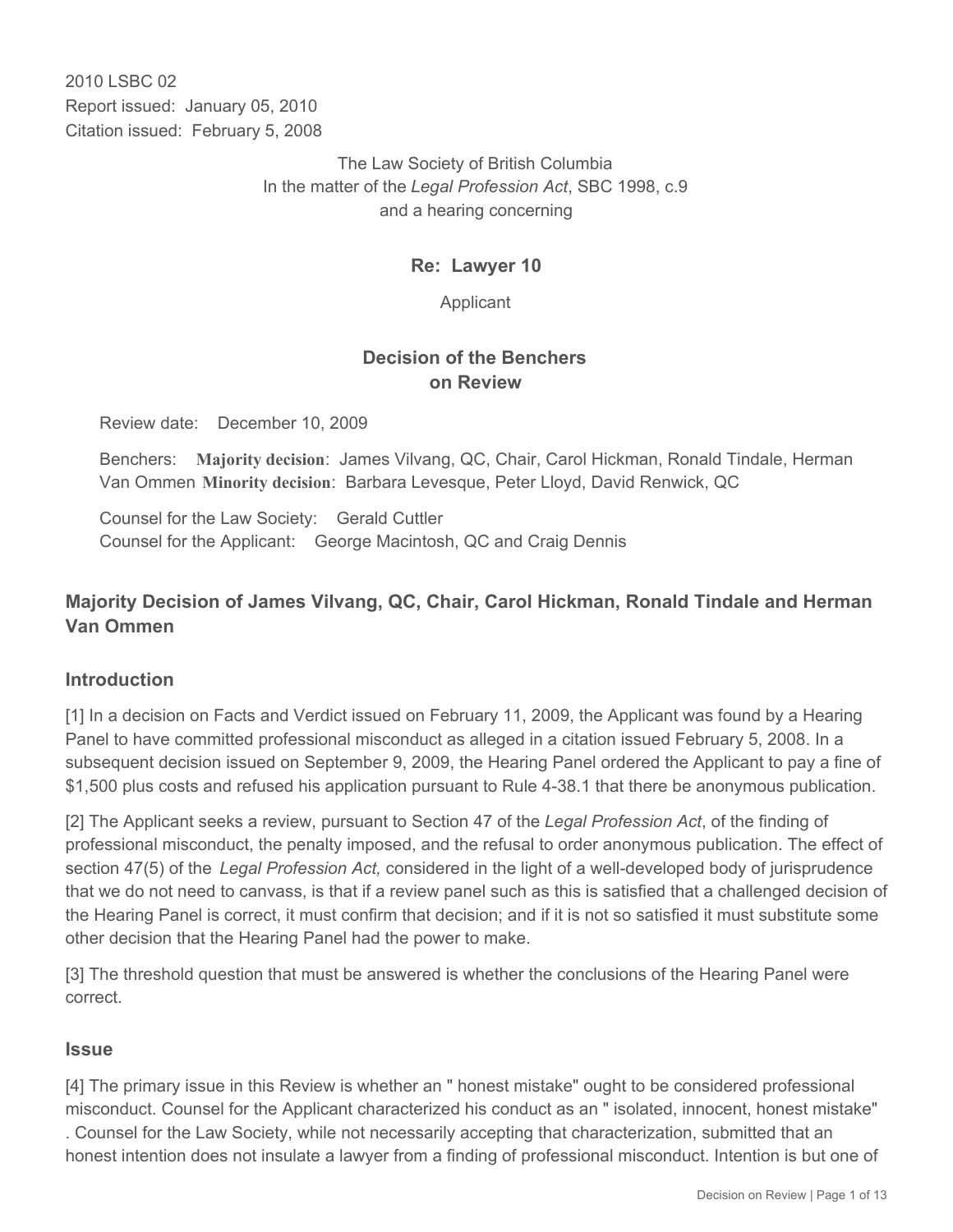the factors to consider. He submitted that the Applicant's failure to fulfill his duty to ensure that his sworn statement was accurate was a marked departure from the norm.

# **Background**

[5] The Applicant swore an affidavit on March 14, 1996 in which he swore in paragraph 5 as follows:

... Mr. Justice S, by order of this Honourable Court, ordered that the sum of \$554,879.34 together with accruing interest occurring since the 16th day of March, 1993, be paid out of the trust account of [law firm N] to the Petitioners. The order of Mr. Justice S was entered on September 24, 1993. *The funds were not paid to the Petitioners*.

[empahsis added]

[6] The affidavit started with the usual first paragraph which states:

I am ... and as such have personal knowledge of the facts and matters hereinafter deposed to, save and except where such facts and matters are stated to be based on information and belief, and where so stated I verily believe the same to be true.

[7] As a result, the statement " the funds were not paid to the Petitioners" was sworn to be on personal knowledge, not information and belief. It is common ground that this statement was false. N had in fact paid the funds to the Petitioners in 1993.

[8] How the Applicant came to make that inaccurate statement under oath is set out in the Hearing Panel's decision in paragraphs 7 to 39. On this Review the Applicant does not disagree with the findings of fact made by the Hearing Panel. We will set out in summary form the salient facts.

[9] In 1992, N, acting for the Petitioners EA and C Ltd. obtained a Court Order permitting the sale of certain lands. Those lands were subject to numerous encumbrances. The Order obtained from Mr. Justice D on November 17, 1992 directed the sale take place, part of the sale proceeds be paid to chargeholders whose entitlement was not in dispute, and the balance be paid into N's trust account pending further order.

[10] On March 16, 1993, N, acting for the Petitioners, obtained an Order granting the Petitioners judgment in the amount of \$554,879.34.

[11] On July 30, 1993, N, acting for the Petitioners, obtained an Order directing them to pay the sum of \$554,879.34 plus interest to their clients, the Petitioners.

[12] On January 24, 1994, N obtained a further order directing them to pay the remaining funds into court. N paid the sum of \$551,858.60 into Court on February 24, 1994.

[13] The initial Court Order does not state how much money would remain in N's trust account after payment of the undisputed encumbrances. It is not possible to infer from the Court records whether the sum of \$551,858.60 paid into Court by N on February 24, 1994 was the amount remaining after payment to the Petitioners of \$554,879.34 plus interest or whether that sum had not yet been paid.

[14] The Applicant's firm, W, was retained by a shareholder of C Ltd., GQ, in 1993 in respect of a shareholder dispute with EA, one of the Petitioners who had been instructing N on behalf of C Ltd. in respect to the litigation referred to above. On completion of the shareholder's dispute, W (not the Applicant) acted for C Ltd. on GQ's instructions reviewing N's accounts.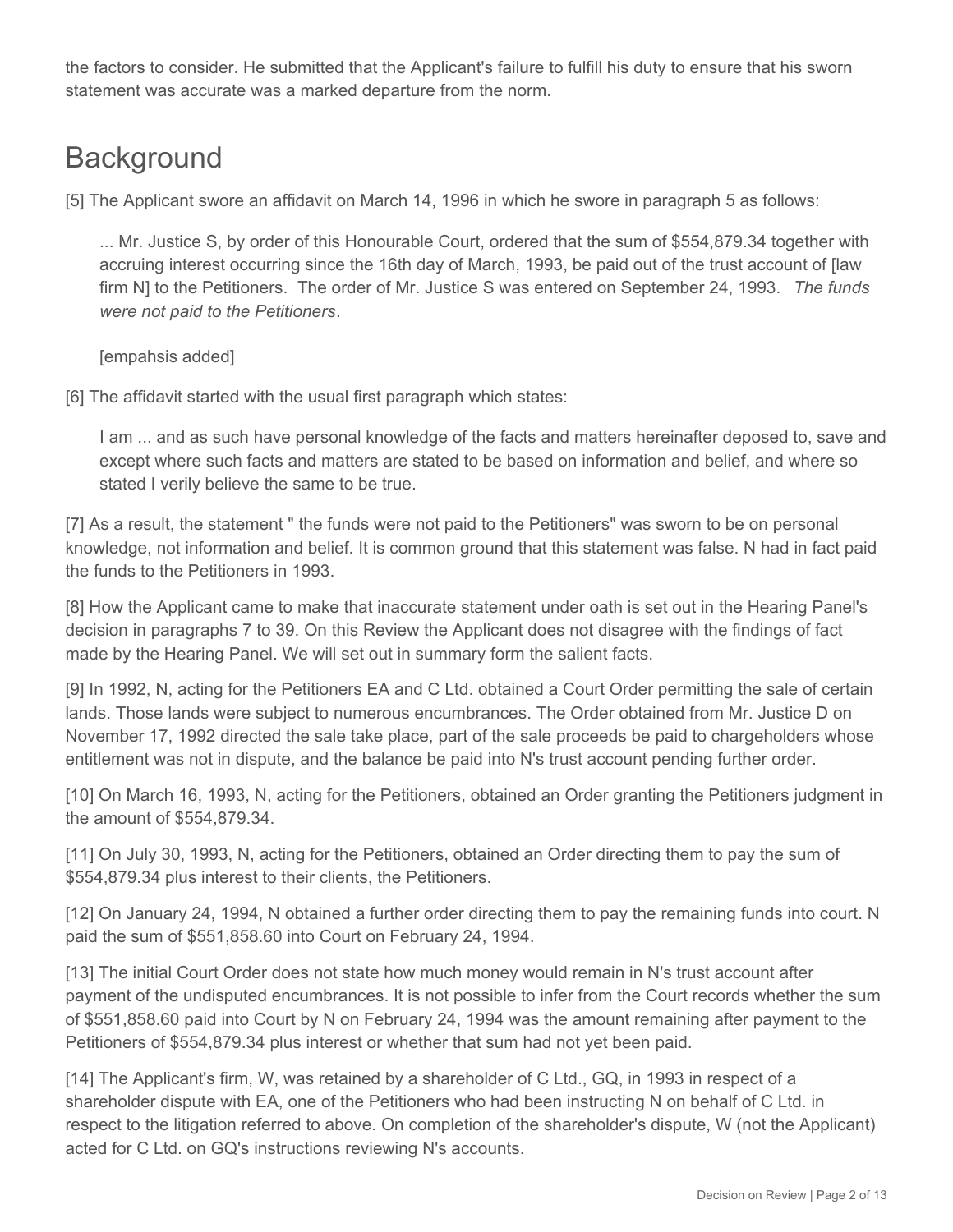[15] W commenced acting for C Ltd. in the litigation sometime after N paid the remaining funds into Court on February 24, 1994. The lawyer responsible for the litigation at W was AC.

[16] AC made the decision, on the client's instructions, to apply for payment out of the balance of funds in Court on an *ex parte* basis. The basis of this application was that N had never paid the Petitioners the sum of \$554,879.34 as ordered on July 30, 1993. GQ instructed them on behalf of C Ltd. and confirmed that C Ltd. had not received the funds.

[17] The affidavit that the Applicant swore was prepared by a junior lawyer working under the guidance of AC. When the Applicant swore the affidavit, he was told by his client, GQ, that N had not paid the funds and by AC, that he had reviewed the file and Court Orders and that it appeared that funds had not been paid to the Petitioners.

[18] It was discovered much later during the course of the Law Society investigation that in W's file, there was a memo dated March 17, 1994 from another associate working under AC to AC, stating that the funds had been paid. There is no evidence that the Applicant was ever aware of this memo.

[19] It is also not known whether AC was aware that he was asking the Applicant to swear a false affidavit or that he had forgotten the memo from a year earlier. AC was not available to give evidence. He ceased to be a member of the Law Society on January 1, 2003, and was, at the time of the hearing, to the best of anyone's knowledge, residing in Asia.

# **Professional Misconduct**

[20] The Hearing Panel found professional misconduct. They relied on the marked departure test set out in *Law Society of BC v. Martin*, 2005 LSBC 16, [2005] L.S.D.D. No. 118. The key paragraphs of the Hearing Panel's decision on professional misconduct are set out in paragraphs [50] to [53] as follows:

[50] This Panel adds that a lawyer is an officer of the Court and when that lawyer is the deponent to an Affidavit (a sworn statement) that will be relied on in Court, the lawyer must conform to the highest standard of care, accuracy and thoroughness in ensuring the accuracy of the sworn statements that the lawyer makes.

[51] The Respondent swore in the Affidavit that he had personal knowledge of the fact that the funds had not been paid out. He acknowledged that:

(a) he read the Affidavit before swearing it; and

(b) he understood the difference between a statement made on personal knowledge and one made on information and belief. The words of the Affidavit are clear, and there is no necessity to be familiar with how the form of an Affidavit is drafted to reflect that difference.

[52] When the Respondent chose to swear the Affidavit on personal knowledge, then in order to meet the standard expressed in paragraph [40] of these reasons, the Respondent must personally have made all of the inquiries that were available to him in order to be able to make this statement.

[53] The Respondent cannot rely exclusively on the inquiries of, or the information supplied by other third parties. In particular, the Respondent cannot rely upon the information of third parties (in this case GQ) who had a financial interest in the result of the Application.

[21] The Hearing Panel noted the oral evidence given by the Applicant. The key findings for our purposes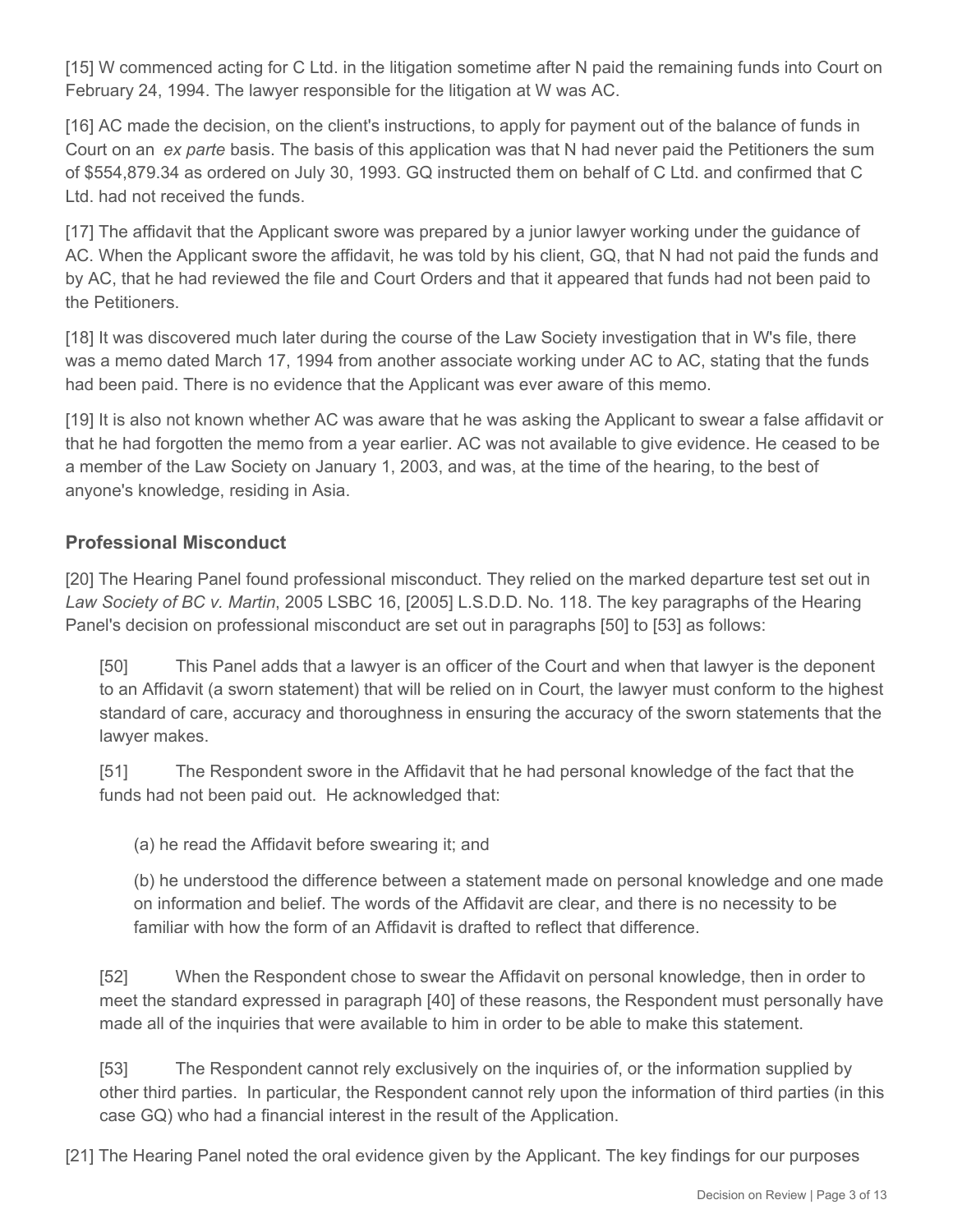are as follows:

When he swore the Affidavit, he had no intention to mislead anybody. (para. [26](9))

It was a mistake that the statement in paragraph 5 was not expressed to be on information supplied by GQ and not something he deliberately left out of the Affidavit. (para. [26](21))

At the time he swore the Affidavit, he was aware of the distinction between facts and matters based on personal knowledge and facts and matters based on information and belief. (para. [26](22))

[22] The findings concerning the Applicant's credibility were as follows:

The Panel was impressed by the Respondent. (para. [35])

The evidence of the Respondent was, in every respect, given in a candid, straightforward and honest manner. (para. [36])

His evidence was not self-serving. He readily admitted the mistake that he made. (para. [37])

[23] It is clear that the inaccurate statement was made by mistake and not with any intent to mislead. That a finding of professional misconduct does not require proof of a dishonest intent is settled law in Law Society decisions. What is not settled is whether a mistake, without dishonest intent, is sufficient to find professional misconduct.

[24] The " marked departure" test was first set out in *Law Society of BC v. Hops*, [1999] LSBC 29, [2000] L.S.D.D. No. 11. In that case, a hearing panel had found that Mr. Hops' failure:

... to advise the unrepresented depositors that their interests were not being protected by the lawyer and that he would deal with the funds received from that person only in accordance with the instructions of his client (Jones), constituted professional misconduct. (para. 16(i))

[25] The Benchers on review framed the issue as follows:

The initial question to be determined on the review is whether the conduct of the Member, in the context of the transactions under consideration in relation to count three, meets the professional standards required by the Benchers. The second question is if the Member is found to not have met the standard expected, is the conduct sufficiently deviant to be considered professional misconduct. (para. 23)

[26] Counsel for the member in *Hops* argued that a finding of professional misconduct required proof of conduct that was " dishonourable or disgraceful" . The Benchers on review disagreed. They wrote:

The Benchers are of the opinion that the Member's contention that he acted improperly out of carelessness or ignorance cannot excuse him if the actions or inactions of the Member amount to professional misconduct. Otherwise, negligence would amount to a defence to almost any allegation of professional misconduct. (para. 35)

[27] In considering whether the conduct in question was sufficiently deviant from the norm to constitute professional misconduct, the Benchers considered the following:

This conduct crosses the line in part because the scheme in which the Member's client was engaged did not make any real business sense. The Member ignored signs of trouble with the corporate capacity of his client to issue the bonds which were the supposed raison d'ê trefor the deposits to the member's trust account ... (para. 53)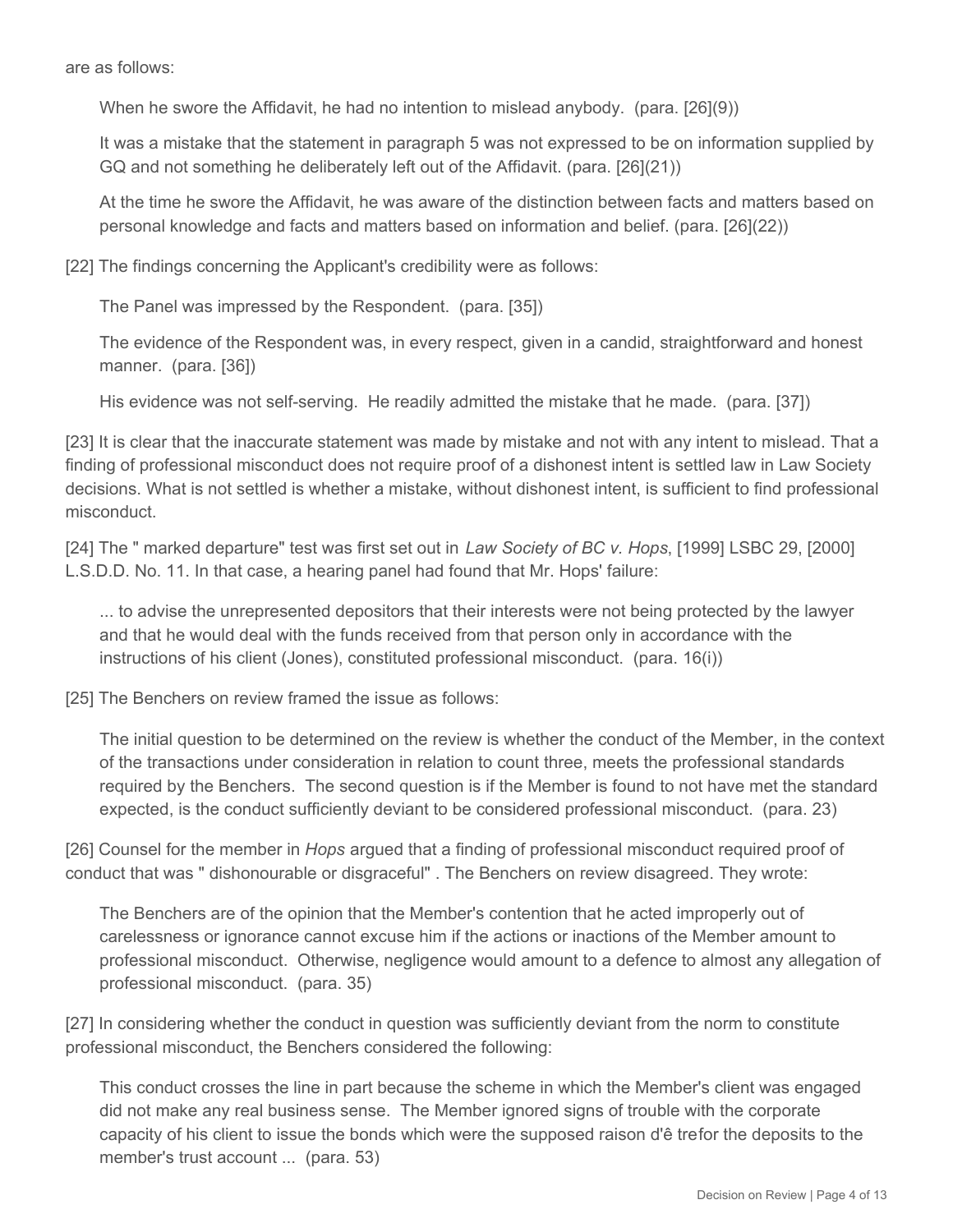Perhaps the most significant fact leading to the finding of misconduct is that there was no rational explanation provided for the use of the Member's trust account in the manner indicated. The explanation that it was done to facilitate orderly payments on account of an increasing deposit does not stand up to close scrutiny. The need to avoid cheque certification was suggested. This also doesn't provide a viable explanation in the circumstances as bank drafts could have been obtained by the client from funds deposited to his own account. In fact, some of the money deposited to trust was paid out directly to the client and used for other, unrelated purposes. The fact is that the only value added to the transaction by the use of the Member's trust account was a credibility factor. (para. 58)

[28] The Benchers on review held that making a finding of professional misconduct in relation to conduct that would not normally be considered as dishonourable or disgraceful was justified because:

... From the legislative development, the definitions set out above from Oxford and the decisions of the Benchers, it can only be concluded that the Benchers have recently determined it to be appropriate to broaden the scope of professional misconduct in order to more closely regulate the activities of its members. These developments also allow less draconian punishments from those which were available when the standard of disgraceful or dishonourable conduct was required for a finding of professional misconduct. If the standard for professional misconduct still requires " disgraceful" or " dishonourable" conduct the Benchers have lowered the level of impropriety to attract those descriptions. ...It is clear that conduct matching those descriptive adjectives is no longer required for a finding of professional misconduct. (para. 45)

[29] The definition and parameters of professional misconduct was further considered in *Law Society of BC v. Martin, supra*. In that case, the Hearing Panel referred to *Law Society of BC v. Hops*, *supra*, and agreed that conduct need not be disgraceful or dishonourable to be considered professional misconduct. They wrote:

The words " dishonourable" and " disgraceful" imply moral turpitude of an intentional nature even though the definition cited above could conceivably cover many forms of conduct which are simply negligent. para. 153)

...

The real question to be determined is essentially whether the Respondent's behaviour displays culpability which is grounded in a fundamental degree of fault, that is whether it displays gross culpable neglect of his duties as a lawyer. (para. 154)

[30] The Hearing Panel set out the issue to be decided as follows:

The test that this Panel finds is appropriate is whether the facts as made out disclose a marked departure from that conduct the Law Society expects of its members; if so, it is professional misconduct.

In the circumstances, the Respondent's non-review of the accounts amounted to acting in a manner that was a marked departure from the standard expected of a competent solicitor; it is professional misconduct, because it was conduct which constituted gross culpable neglect in his duties as a lawyer, in particular, his duty to the public funder in this extraordinary case. (paras. 171-2)

[31] The formulation of the marked departure test developed in *Hops* and *Martin* is complete only if one adds the factor that the conduct must be culpable or blameworthy. Both decisions make findings that the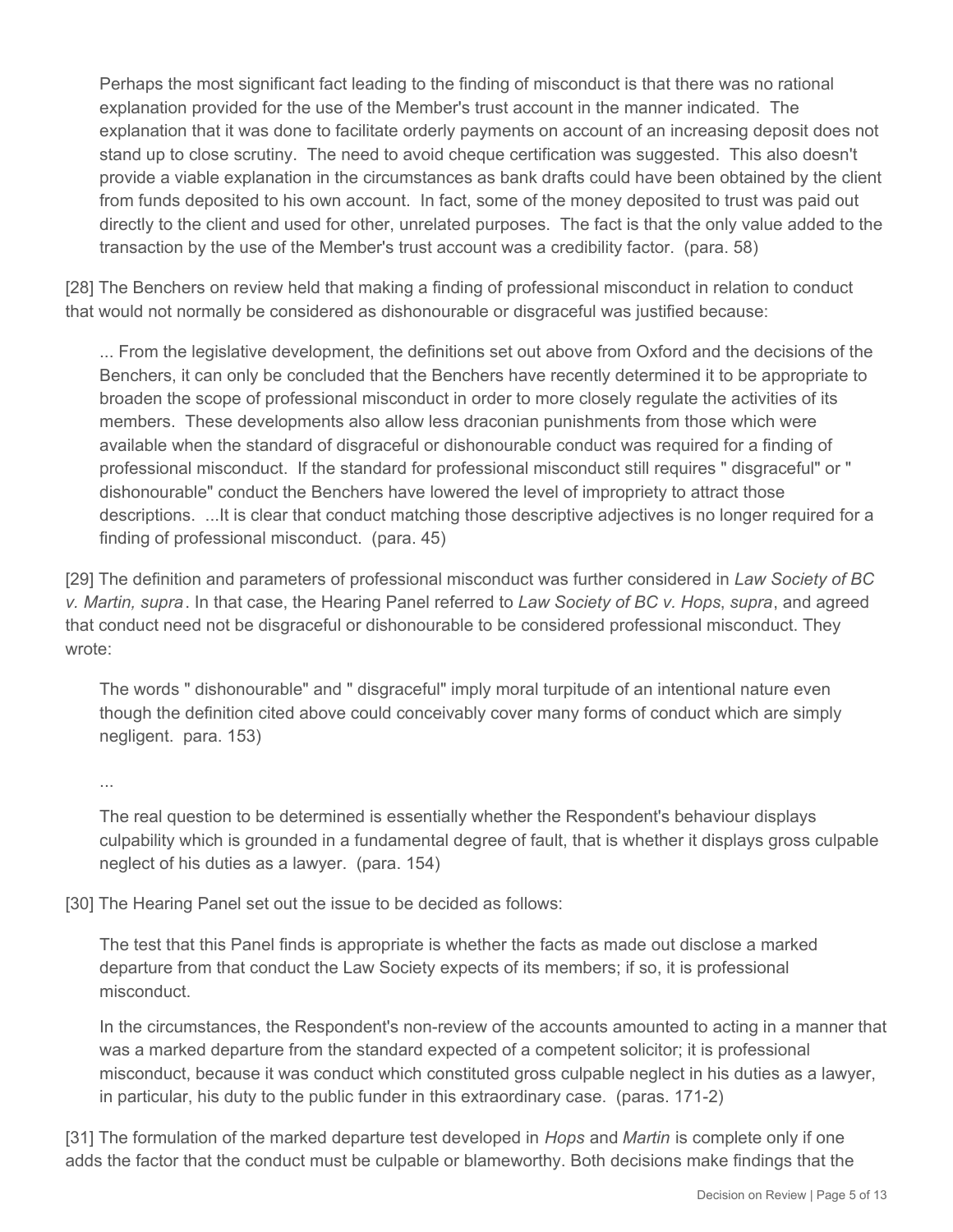conduct in question was a marked departure from the norm and that the member was culpable. To put it more precisely, it may not be professional misconduct if one's conduct falls below the norm in a marked way if that occurs because of: a) events beyond one's control; or b) an innocent mistake.

[32] A respondent must be culpable in order to have committed professional misconduct. The conduct must not only be a marked departure from the norm, but must also be blameworthy.

[33] In order to determine whether the Applicant's conduct is both a marked departure from the norm and blameworthy, one needs to consider precisely what it is that he did wrong.

[34] If the Applicant had stated, " I am informed by GQ, and my partner, AC, based on his review of the file, and verily believe, that the Petitioners were not paid," he would be blameless.

[35] The Hearing Panel found that, because the statement in the Applicant's affidavit was on personal knowledge, he was obliged to have made enquiries of N to verify whether the funds had been paid or not. The problem with this analysis is twofold. First, he would never, even after making inquiries, have personal knowledge of whether those funds were paid or not. If he had made inquiries of N, he would then only have personal knowledge of their response, not the truth of whether the funds had in fact been paid. He could only ever have sworn to what he was told by N or what the documents prepared by others revealed to him.

[36] Secondly, the Agreed Facts make it clear that, when swearing the Affidavit, he meant to swear it on information and belief. The facts agreed upon are:

At the time the Respondent swore the Affidavit, he believed that the statement in paragraph 5 of the Affidavit that the " funds were not paid to the Petitioners" was true. His belief was based on (1) the advice of GQ, a representative of his client C Ltd., that the Petitioners had not received the funds and (2) AC's advice, and possibly [junior lawyer]'s, that they had reviewed the file and the court orders. The Respondent did not review the file in connection with his swearing of the affidavit.

(para. 24 of the Agreed Statement of Facts)

[37] Further, the Applicant's evidence, accepted by the Hearing Panel, was that " it was a mistake" (para. 26(21) of the Reasons).

[38] The Applicant should not now be faulted for not verifying the truth of facts that he meant to swear on information and belief. The Hearing Panel proceeded on the basis that, because the statement was sworn to be on personal knowledge, his conduct ought to be measured on the basis that he intended to make the statement based on personal knowledge. That is not the case; he intended and should have sworn that statement on information and belief.

[39] If he had sworn the funds were not paid, based on information and belief, he could not be faulted unless it could be said that it was unreasonable for him to " verily believe" the source. There is no suggestion that it was unreasonable for him to believe the statement he made.

[40] To ask whether this was an honest mistake or not is asking the wrong question. Dishonesty is not a necessary component of professional misconduct. The proper question to be asked is whether this mistake was innocent or culpable.

[41] Every lawyer must be taken to know the difference between sworn statements based on personal knowledge and those based on information and belief. Further, every lawyer who swears an affidavit is responsible for ensuring that it is accurate and truthful. In this case, the Applicant ought to have been more careful and ensured that the statements not based on personal knowledge were clearly identified as being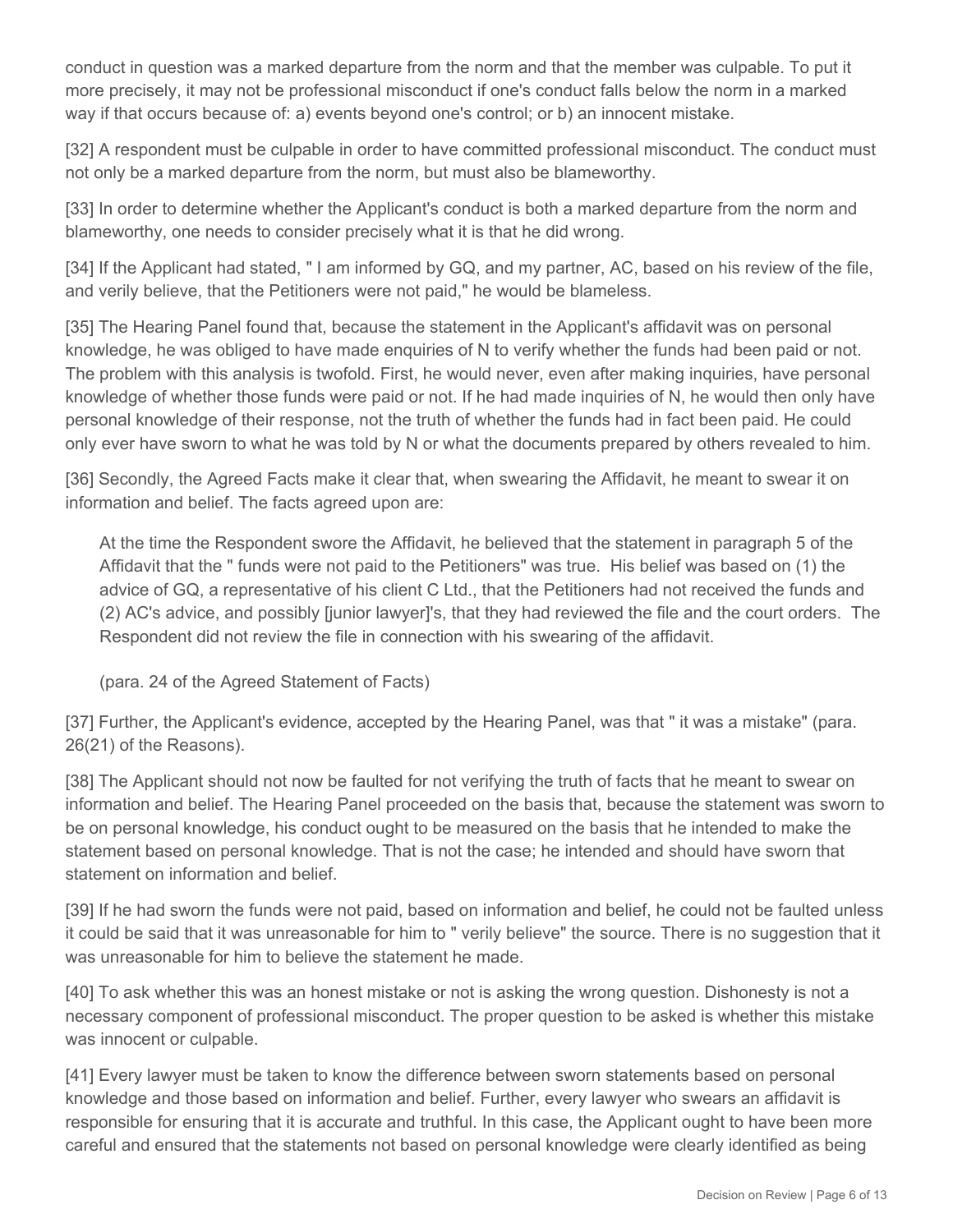based on information and belief.

[42] However, although the Applicant's conduct fell short of what should be expected of a lawyer, after carefully considering all of the circumstances, we have concluded that the conduct was not such a marked departure from the norm that it should be held to be professional misconduct. It would be impossible to present a comprehensive list of the features of conduct that could convert an innocent mistake into a culpable mistake, but the complete absence in this case of features such as gross neglect, recklessness, and any element of dishonesty, lead us to conclude that this member's conduct is not professional misconduct. We would therefore dismiss the citation.

[43] We are of the view that a conduct review would have been appropriate in this case, but it is beyond the jurisdiction of this review panel to order a conduct review, except perhaps as part of a penalty following a finding of professional misconduct or another adverse determination under section 38 of the *Legal Profession Act*.

[44] As a result of our findings, it is unnecessary to deal with the application regarding anonymous publication.

# **Minority Decision of Barbara Levesque, Peter Lloyd and David Renwick, QC**

[45] This is a review pursuant to Section 47 of the *Legal Profession Act* (the " *Act*" *)*, by the Applicant, a member of the Law Society of British Columbia (" LSBC" ).

[46] A citation was issued to the Applicant on February 5, 2008 (the " Citation") that authorized the Panel to enquire into the conduct of the Applicant, namely:

In the course of your representation of C Ltd. and EA, you swore on personal knowledge an Affidavit on March 14, 1996 without ensuring the accuracy of the information sworn in the Affidavit.

[47] On September 18, 2008, a hearing was held to enquire into the Applicant's conduct.

[48] On March 14, 1996, the Applicant swore an Affidavit in the matter of *EA & C Ltd. v. Number Co. Ltd.* (the " Foreclosure Action" ). In the Affidavit, the Applicant stated:

5. On July 30, 1993, Mr. Justice S, by order of this Honourable Court, ordered that the sum of \$554,879.34, together with interest accruing since the 16th day of March, 1993, be paid out of the trust account of [law firm N] to the Petitioners. The order of Mr. Justice S was entered on September 24, 1993. *The funds were not paid to the Petitioners*.

[emphasis added]

[49] On February 11, 2009, a decision on Facts and Verdict was issued by the Hearing Panel.

[50] The Hearing Panel found that the Applicant's conduct in swearing the Affidavit constituted professional misconduct.

[51] It is common ground that the Applicant did not personally know whether or not the funds were paid to the Petitioners in the Foreclosure Action. In fact, they had been paid to the Petitioners on or about August 5, 1993 pursuant to the Order of Mr. Justice S.

#### **Issues**

[52] Did the Hearing Panel err in finding that the Applicant's conduct in swearing the Affidavit constituted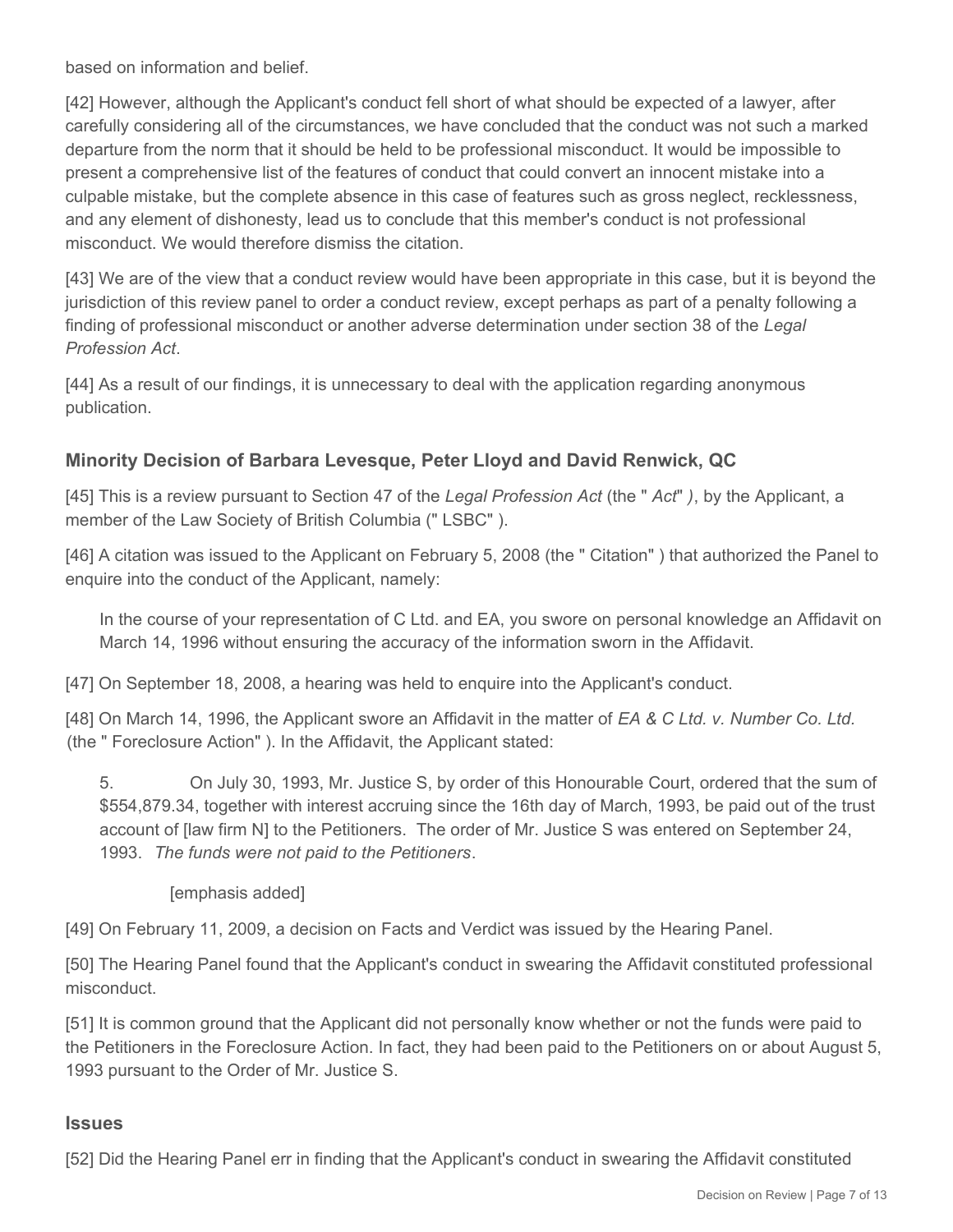professional misconduct?

[53] Did the Hearing Panel err in not ordering anonymous publication?

[54] The Applicant withdrew his ground of appeal that the Hearing Panel declined to rely on the hearsay evidence of AM, who testified at the hearing, and we therefore have not considered that ground of appeal.

#### **Standard of Review**

[55] Pursuant to Section 47(5) of the *Act* after the hearing, the Benchers may:

- (a) confirm the decision of the panel, or
- (b) substitute a decision the panel could have made under this *Act.*

[56] The test to be applied by the Benchers on review under Section 47 is that of " correctness" , (cf. *Law Society of BC v. Dobbin*, [1999] LSBC 27, *Law Society of BC v. McNabb*, [1999] LSBC 02, *Law Society of BC v. Hops* [1999] LSBC 29 and *Law Society of BC v. Hordal*, 2004 LSBC 36).

[57] The Benchers must determine if the decision of the Hearing Panel is correct, and if not, the Benchers may substitute their own decision.

### **Analysis**

[58] The Applicant's position is that an innocent, honest mistake, where there is no intention to mislead, ought not amount to professional misconduct.

[59] We take issue with the characterization of the mistake as being an innocent one. Although the Hearing Panel was " impressed by the Respondent" and recognized that he readily admitted the mistake for which he is genuinely remorseful, it can't be characterized that this mistake was " innocent" .

[60] Innocence suggests a lack of fault. The Applicant must take responsibility for swearing a false Affidavit.

[61] The position of the LSBC is that, in the particular circumstances of this case, the conduct of the Applicant in swearing the Affidavit without having personal knowledge falls short of conduct that the LSBC expects of its members. Here, the Applicant made an inaccurate, sworn statement in circumstances where it is his duty, as a solicitor and officer of the court, to accurately ascertain the facts and state them correctly.

[62] Section 3 of the *Act*, sets out the objects and duties of the LSBC:

- (a) to uphold and protect the public interest in the administration of justice by
	- (i) preserving and protecting the rights and freedoms of all persons,
	- (ii) ensuring the independence, integrity and honour of its members, and
	- (iii) establishing standards for the education, professional responsibility and competence of its members and applicants for membership, and
- (b) subject to paragraph (a),
	- (i) to regulate the practice of law, and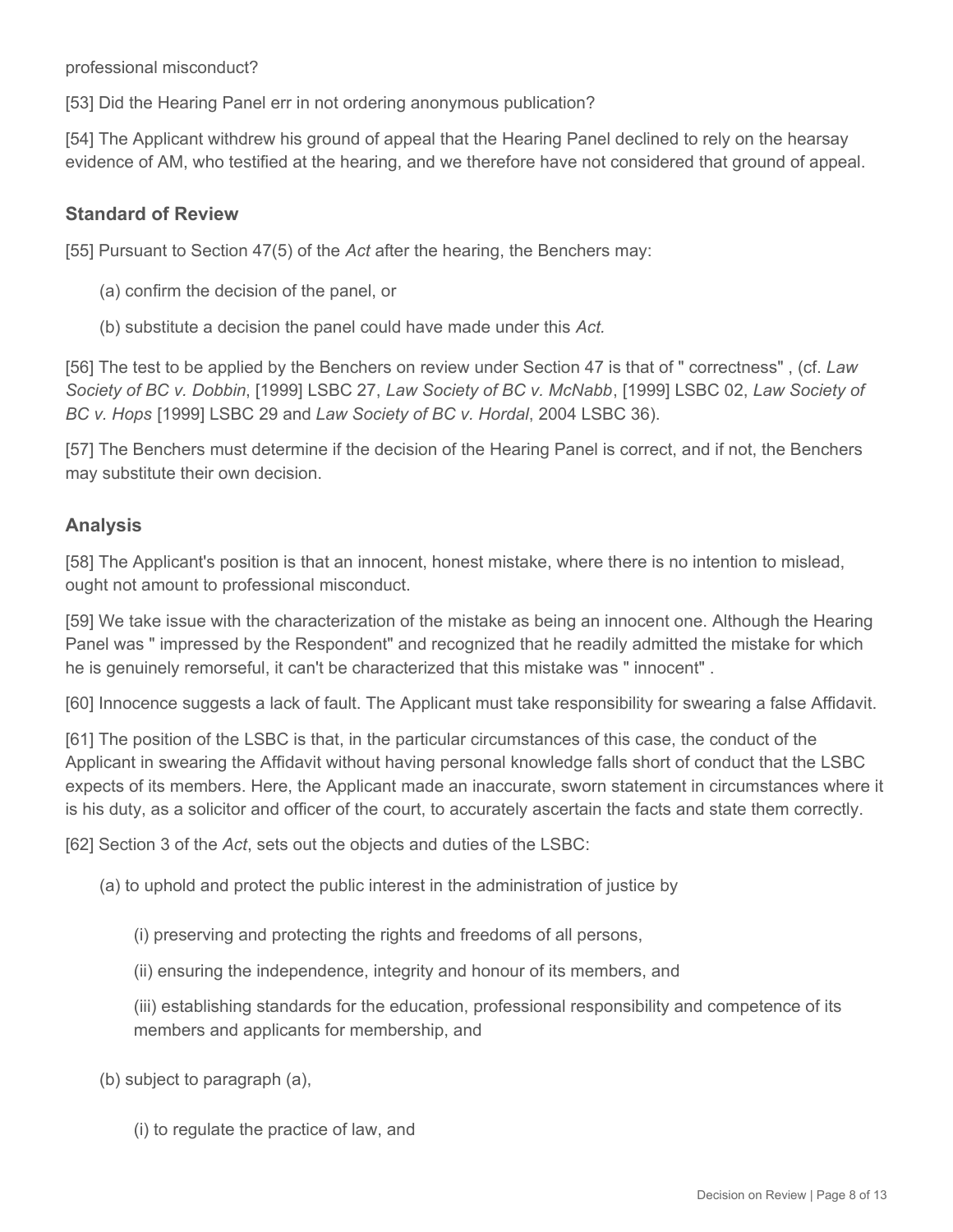(ii) to uphold and protect the interests of its members.

Section 3 requires that the paramount duty of the LSBC is to uphold and protect the public interest.

[63] The Supreme Court of Canada had the opportunity to opine on what constitutes professional misconduct. In *Pearlman v. The Manitoba Law Society Judicial Committee*, [1991] 2 SCR 869, it approved of a decision in the Manitoba Court of Appeal in *Law Society of Manitoba v. Savino* (1983), 1 DLR (4th) 285:

No one is better qualified to say what constitutes professional misconduct than a group of practicing barristers who are themselves subject to the rules established by their governing body.

[64] In *Hops*, *supra*, a decision of the Benchers on review, the test of professional misconduct was expanded to go beyond the finding of " disgraceful or dishonourable conduct," and therefore professional misconduct may arise even if the behaviour cannot be characterized as disgraceful or dishonourable.

[65] In *Law Society of BC v. Martin*, 2005 LSBC 16, the citation alleged that Martin was " reckless and careless or wilfully blind ... or [was] grossly negligent or negligent in aggravated circumstances." The Panel found that the allegation had been made out and that his conduct in reviewing and approving Reyat's children's' accounts was a " marked departure from the standard expected of a competent solicitor acting in the course of his profession." This is the appropriate test.

[66] It is important to keep in mind that the panel in *Martin* extensively reviewed the evidence to see whether or not the citation could be proven. The decision doesn't suggest that, in all instances, you need recklessness, wilful blindness or gross negligence to find professional misconduct.

[67] In the case of *Purewal v. Law Society of Upper Canada*, 2009 ONLSAP 0010, the Benchers of that Law Society stated at paragraph [34]:

Sometimes, there is a mistaken impression that if the Society fails to prove knowledge, willful blindness or recklessness, there can be no professional misconduct. This is not so.

[68] In *Martin* the Panel further noted, (para 154):

... The real question to be determined is essentially whether the Respondent's behaviour displays culpability which is grounded in a fundamental degree of fault, that is whether it displays gross culpable neglect of his duties as a lawyer.

[69] In *Martin*, there were a number of specific instances, or " red flags" that Martin ought to have been aware of and that his failure to review the accounts amounted to gross culpable neglect. However, that case does not stand for the proposition that you need to have a number of red flags before you can have gross culpable neglect.

[70] A single action, such as the breach of an undertaking, may result in a finding of professional misconduct.

[71] In *Martin*, that Panel looked at a number of cases discussing gross negligence, which they felt were " helpful" , but not " determinative" .

[72] The Panel cited at para. 157 the definition of " gross negligence" in *Black's Law Dictionary* :

The intentional failure to perform a manifest duty in reckless disregard of the consequences as affecting the life or property of another.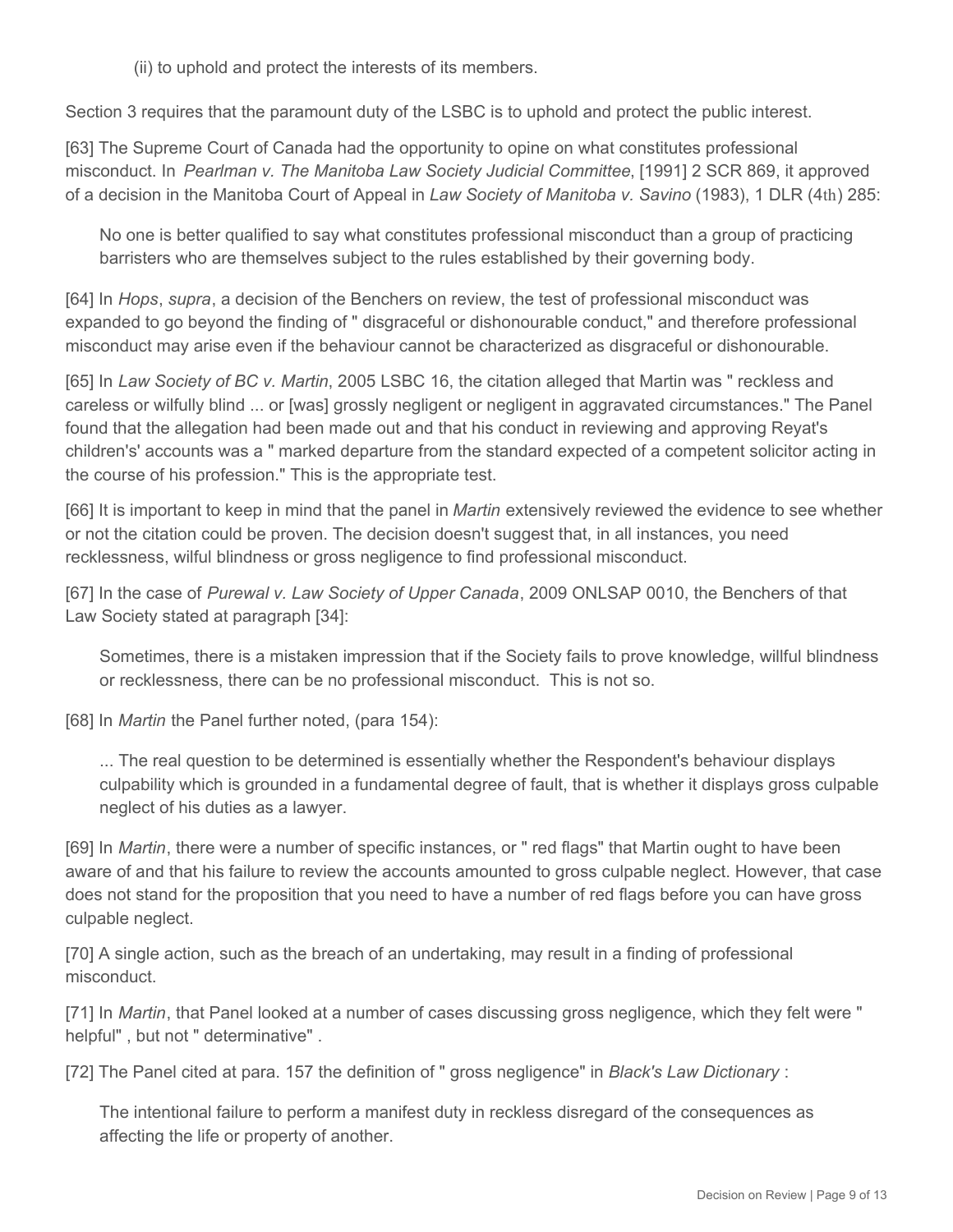It is materially more want of care than constitutes simple inadvertence. It is an act or omission respecting legal duty of an aggravated character as distinguished from a mere failure to exercise ordinary care. It amounts to indifference to present legal duty and to utter forgetfulness of legal obligations so far as other persons may be affected. It is a heedless and palpable violation of legal duty respecting the rights of others. ... It falls short of being such reckless disregard of probable consequences as is equivalent to a wilful and intentional wrong. Ordinary and gross negligence differ in kind from wilful and intentional conduct which is or ought to be known to have a tendency to injure. ...

[73] Therefore one does not require an intentional act for conduct to amount to gross negligence.

[74] In this case, the relevant factors to be considered by us in evaluating the conduct complained of include:

(a) The Applicant was called to the bar in 1988, and at the time that he swore the Affidavit, he had been practising continuously for approximately eight years.

(b) The Applicant's practice was confined to solicitor's work in securities, buying and selling of businesses, real estate and commercial lending. This area of practice requires accurate and meticulous drafting of documents.

(c) The Applicant has always practised in a firm of lawyers, as opposed to being a sole practitioner.

(d) Initially, the Applicant had been retained by GQ regarding a shareholder dispute involving EA. The shareholder dispute resolved in or around the time the money was paid out.

(e) Although the Applicant spoke with his client, GQ, who told him that the funds had not been paid to GQ, he also relied on the information provided to him by his partner, AC, and his associate, DM, that they had reviewed their file and their review of the file led them to believe that the funds had not been paid to the Petitioners. As well, AC had spoken with EA, who advised him that C Ltd. had not been paid. However, the Applicant did not contact anyone at N who would have been able to provide him with the information that in fact the funds had been paid to the Petitioner, three years earlier.

(f) Neither the Applicant, nor his firm had been involved in the Foreclosure Action. Therefore, they did not know the true state of affairs regarding payments to the Petitioners in the Foreclosure Action. Therefore any review of their file, which was one of the factors noted by the Applicant in satisfying himself that the Affidavit was correct, could not on any reasonable basis establish the status of payment of monies. Further, a thorough review of their file would have noted the memo dated March 17, 1994, which indicated that the funds had been paid earlier.

(g) The Applicant knew that GQ was not in control of C Ltd. in 1993 when the Order was made, and therefore the advice provided by GQ as to whether the Petitioners had received the monies could not have been verified by GQ.

(h) Although he did not draft the Affidavit, this factor should have made the Applicant more diligent in ascertaining the true facts. Although he read the Affidavit, he did not know for sure whether or not the funds had been paid to the Petitioners. In fact, had he made the appropriate enquiries, he would have found that the funds in fact had been paid to the Petitioners some three years earlier.

(i) The Applicant knew that the application was going to be made *ex parte*, and that he found it " surprising, in light of the fact that there were a number of other parties to the litigation." (pg. 112 of the Transcript).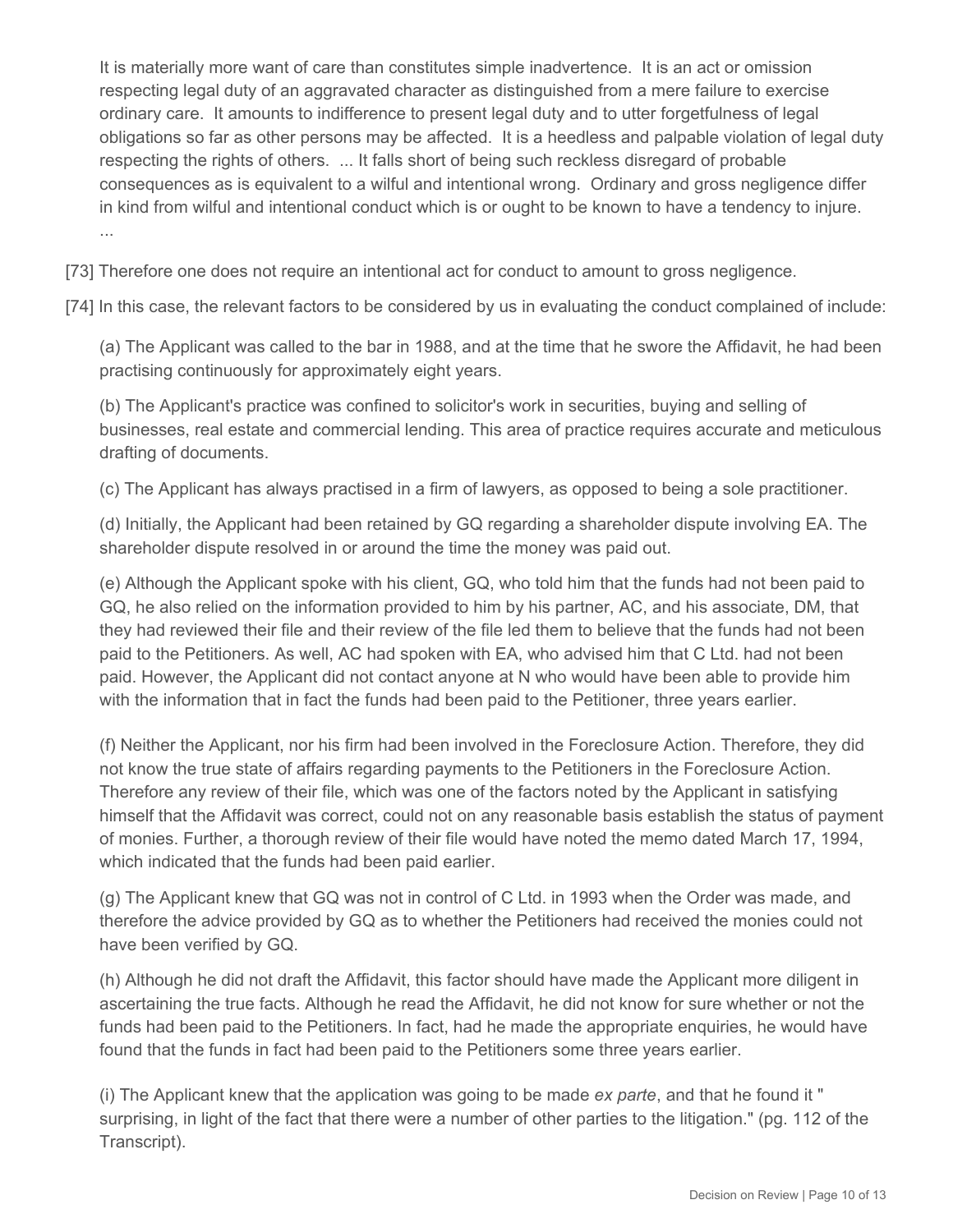(j) The Applicant reviewed the initial draft and also reviewed the final form before signing the Affidavit.

(k) The Applicant's law firm was the Registered and Records office for C Ltd. at the time the Affidavit was sworn.

(l) The Applicant, with his experience, appreciated the distinction between facts and matters based on personal knowledge and facts and matters based on information and belief and the importance of properly characterizing that information in an affidavit.

(m) The Order of Mr. Justice S dated July 30, 1993 ordered that the sum of \$554,879.34 together with interest be paid out of the trust account of N to the Petitioners. Any reasonable inquiry or investigation would have focused on whether or not the terms of the Order had been followed; and if not, why not?

(n) The Applicant felt that, when he swore the Affidavit, it was a " bizarre state of affairs," and he stated that:

It was a bizarre state of affairs to me that there would be half a million dollars sitting waiting to be escheated to the Crown when somebody had a claim to it. (pg. 180 of the Transcript)

(o) In his conversation with GQ, the Applicant was told that the reason they never pursued payment out of the mortgage was that there were so many claims against the amount that the company would not receive any proceeds. This directly contradicts the order of Mr. Justice S dated July 30, 1993 and ought to have been a " red flag" . (pg. 183 of the Transcript)

[75] The Applicant went out of his way to try to verify the fundamental aspect of the Affidavit; namely whether the Petitioners had been paid. He knew or ought to have known that the Court would want to know if the Petitioners had been paid or not. Therefore, he had a duty to get it right.

[76] The Applicant made two mistakes. Firstly, he provided false information to the Court. Secondly, he failed to provide the source of his information.

[77] The Canons of Legal Ethics states, in Chapter 1 of the *Professional Conduct Handbook*:

2(3) A lawyer should not attempt to deceive a court ... by offering false evidence or by misstating facts ...

[78] It is a fundamental tenet that the Judges or Masters can rely on what is said in an affidavit and how it is framed. They should not have to second guess or ask if the affidavit meant " on information and belief" as opposed to personal knowledge.

[79] In *Re: Lawyer 3*, 2005 LSBC 35 the Panel noted with approval the comments of the Benchers:

[30] ... The Courts are entitled to be ensured to the highest degree possible that matters being placed before them as evidence are done so with maximum certainty.

[80] In *Law Society of BC v. Hart*, 2007 LSBC 50:

[9] It must be understood by all members of the profession that great care must be taken in preparing affidavit [sic] and making representations to the Court to ensure accuracy. ... The Courts and the public must have confidence that lawyers are scrupulously fulfilling their duties in this regard. ...

[81] In reviewing the decision of the Panel, we note and adopt the following: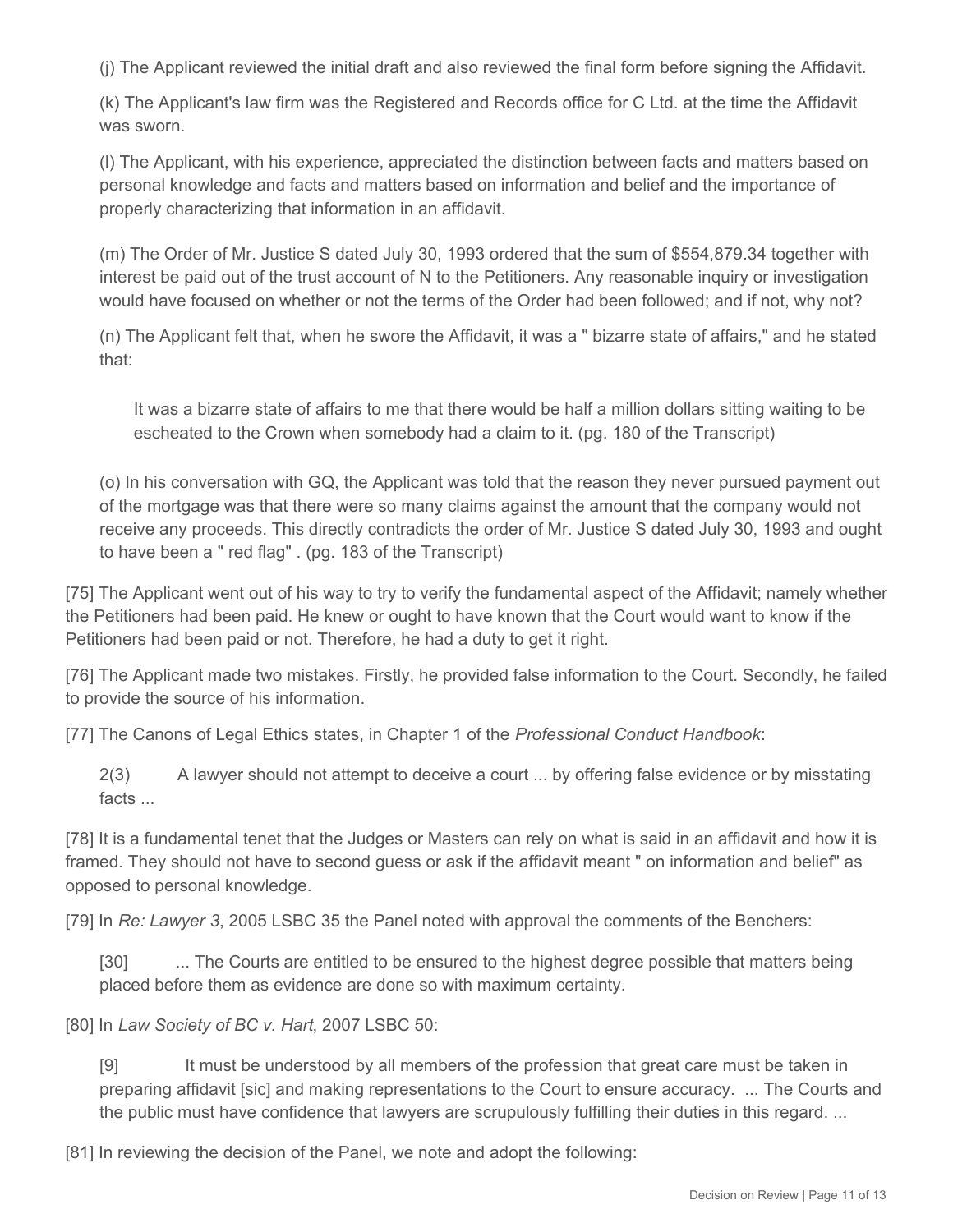[50] This Panel adds that a lawyer is an officer of the Court and when that lawyer is the deponent to an Affidavit (a sworn statement) that will be relied on in Court, the lawyer must conform to the highest standard of care, accuracy and thoroughness in ensuring the accuracy of the sworn statements that the lawyer makes.

[51] The Respondent swore in the Affidavit that he had personal knowledge of the fact that the funds had not been paid out. He acknowledged that:

(a) he read the Affidavit before swearing it; and

(b) he understood the difference between a statement made on personal knowledge and one made on information and belief. The words of the Affidavit are clear, and there is no necessity to be familiar with how the form of an Affidavit is drafted to reflect that difference.

[52] When the Respondent chose to swear the Affidavit on personal knowledge, then in order to meet the standard expressed in paragraph [40] of these reasons, the Respondent must personally have made all of the inquiries that were available to him in order to be able to make this statement.

[53] The Respondent cannot rely exclusively on the inquiries of, or the information supplied by other third parties. In particular, the Respondent cannot rely upon the information of third parties (in this case GQ) who had a financial interest in the result of the application.

[82] The Applicant says he made an innocent mistake. Another way to characterize this position is that it was an error without fault.

[83] But who in the end must take responsibility for the swearing of the false Affidavit? It must be the Applicant.

[84] Is this culpable neglect? Culpability derives from the Latin concept of fault (culpa). There are degrees of culpability from purposeful, to knowing, to reckless and finally to negligence (a gross deviation from the standard of care that a reasonable person would expect).

[85] In these circumstances, we are satisfied that the Applicant's failure to properly frame the Affidavit (on information and belief), which resulted in the Petitioner getting paid twice, was culpable neglect. He had the responsibility to ensure that the Court was aware of the true state of affairs, particularly in an *ex parte* application. The standard that the profession expects is nothing less.

[86] To say that if he would have sworn the Affidavit on information and belief he would have been blameless does not deal with the issue. The Affidavit wasn't sworn on information and belief.

[87] The Applicant went out of his way to try to verify the fundamental aspect of that Affidavit (ie, whether the Petitioners had been paid). He did not do enough.

[88] To dilute the responsibility to an " innocent, honest mistake" is to minimize the Applicant's involvement.

[89] This conduct was not simple inadvertence, or failure to exercise ordinary care. It was an omission of an aggravated character respecting a legal duty.

[90] Therefore we are satisfied that the Applicant's conduct was a marked departure from the standard expected of a competent solicitor; because, to paraphrase *Martin*, *supra*, it was conduct that constituted culpable neglect in his duties as a lawyer, in particular, his duty to the Court in not presenting a false affidavit.